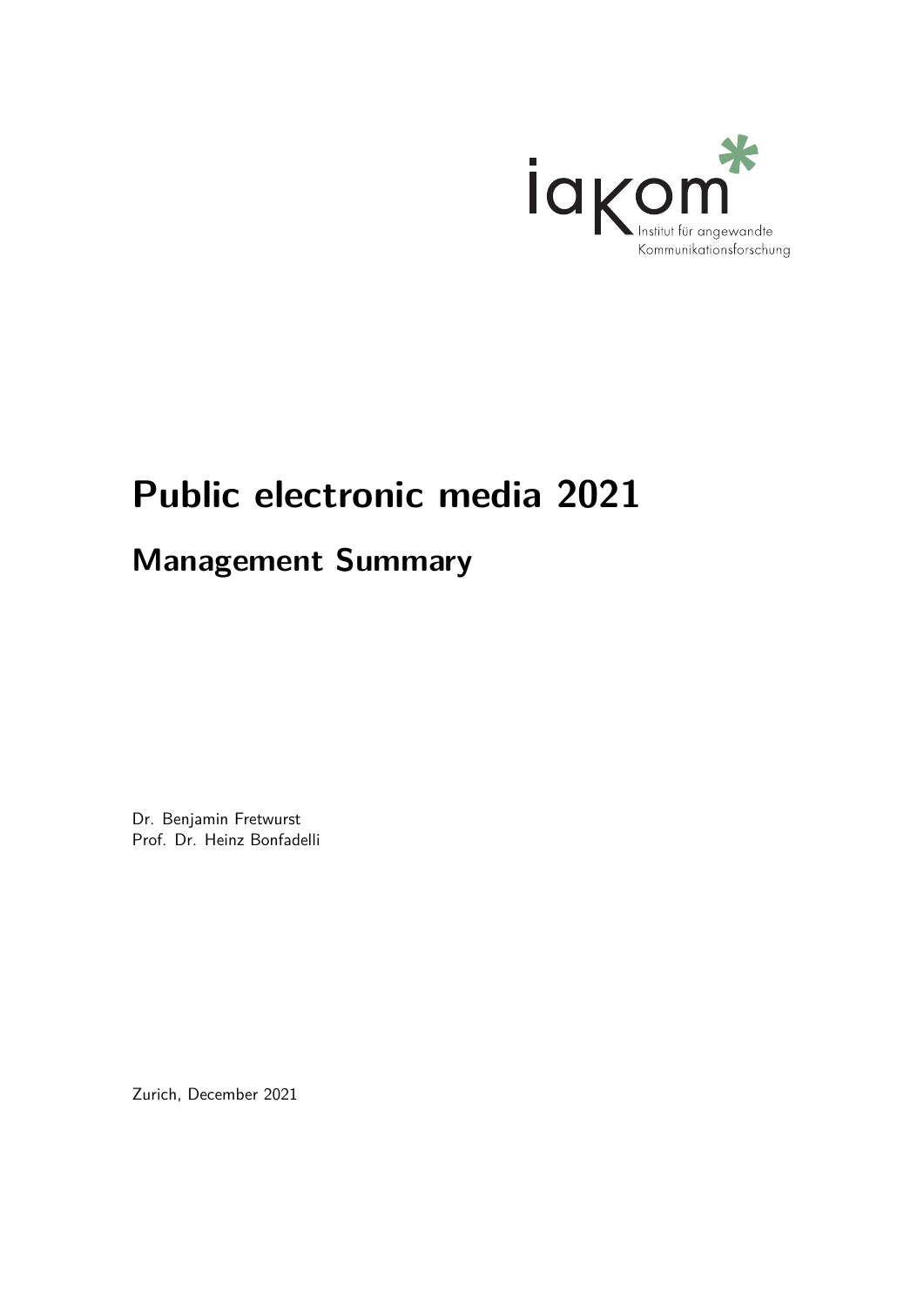## **Management Summary**

The report summarises the **results of the "Public survey of electronic media 2021" study**. The survey covered households' media equipment, media use and priorities for information about events in Switzerland, in the interviewees' region and abroad. At the study's heart are questions on how interviewees rate the SRG radio and television stations they use most frequently, as well as online offerings from SRG and private providers. An actual random sample of 3753 was drawn from the resident Swiss population in all language regions, based on the Swiss Federal Statistical Office's person and household surveyssampling frame (SRPH). An online version of the report can be found at http://iakom.ch/PeM2021 and interactive tables at https://iakom.shinyapps.io/PeM2021.

**Media equipment has declined in all areas compared to 2020, except smartphones and tablets.** The proportion of households with televisions has declined from 92% to 89%. Younger participants state less frequently than older ones (96%) that they have access to a TV (83%). Sixtytwo percent of [household](http://iakom.ch/PeM2021)s own radios (2020: 70%). Compared to 2020, [availability](https://iakom.shinyapps.io/PeM2021) of newspapers has declined by around 7% and is now at 40%. Ninety-four percent of interviewees stated that they have access to a computer (2020: 97%). In the case of the youngest participants, this percentage has fallen by two percentage points, and is up by one percentage point for the over-55s. Ownership of smartphones has increased further, from 91% to 95% (from 80% to 86% for the oldest participants). Installation of news apps(62%) has declined again somewhat, compared to 2020 (67%).

**Parts ofthe populationare exhibiting a certaininformationweariness after 2020.** After daily use of SRG TV services rose to 40% in 2020 (from 36%), this year it has fallen to 31%. Just two thirds watch regional television programmes, but half of them only rarely. The proportion of those who go online daily (81%) has risen by four percentage points and daily use of news pages/apps has risen from 46% to 52%. Entertainment and information are equally important for the majority of those surveyed. Given that the justification of information purposes offered for media use in 2020 was more frequent than prior to coronavirus, this year many more people than in 2019 and 2020 stated that they were primarily seeking entertainment.

**Ratings for electronic media remain stable at a high level.** At 3.8, the "Overall satisfaction" (scale of 1 "Very poor" to  $\zeta$  "Very good") with SRG television stations is below that for 2020 (3.9) and 2019 (4.0). "Credibility" (4.1) and "Professionalism" (4.0) once again received the highest ratings, but lower than in the previous year and in 2019, before the pandemic (all 4.2). "Proportionality" (3.7) was also viewed rather more critically. Regional television stations received positive ratings, but worse than other groups of providers that offer more entertainment. 2020 ratings were no better than 2019, and 2021 ratings no worse, apart from the rating for "Professionalism" (3.5). SRG radio stations retain top position, with 4.0, for "Overall satisfaction". The rating was just as good as in 2020, and even fared better for "Proportionality" (3.8). This year, local radio broadcasters received better ratings for "Professionalism" (3.8), "Proportionality" (3.6) and "Overall satisfaction" (3.9) and equal ratings (3.8) for "Credibility". As in the previous year, online news services received critical, but stable ratings for the categories of "Professionalism" (3.7), "Proportionality" (3.6) and "Overall satisfaction" (3.7). There was a slight gain in the rating for "Credibility" (3.6).

**SUMMARY** After the first year of the coronavirus pandemic, in 2020, the use of information media and the priority accorded to it declined. There is a perceptible information weariness, to a certain extent, which is also apparent in the SRG television station ratings. Stations which broadcast more music and entertainment remained stable, or even made gains. The next few years will reveal whether this trend will persist.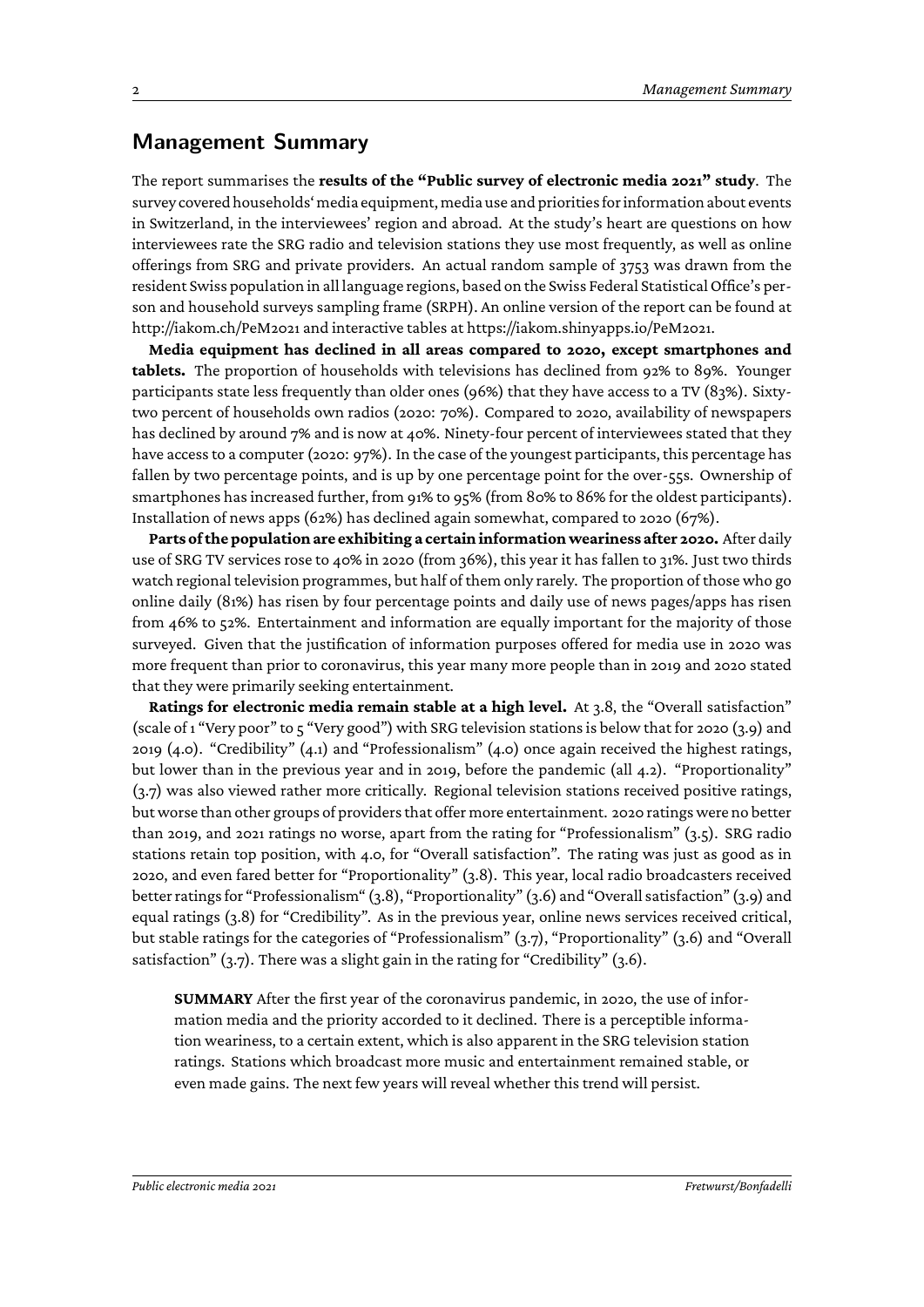## Graphic overview 2021

The actual random sample is  $n = 3753$ . Not everyone answered every question. For several questions there is a note regarding the minimum sample size on which the ratings are based.





**36%**



**Radio**

**43%**

**37%**

**TV Online 29% 11% 11%**